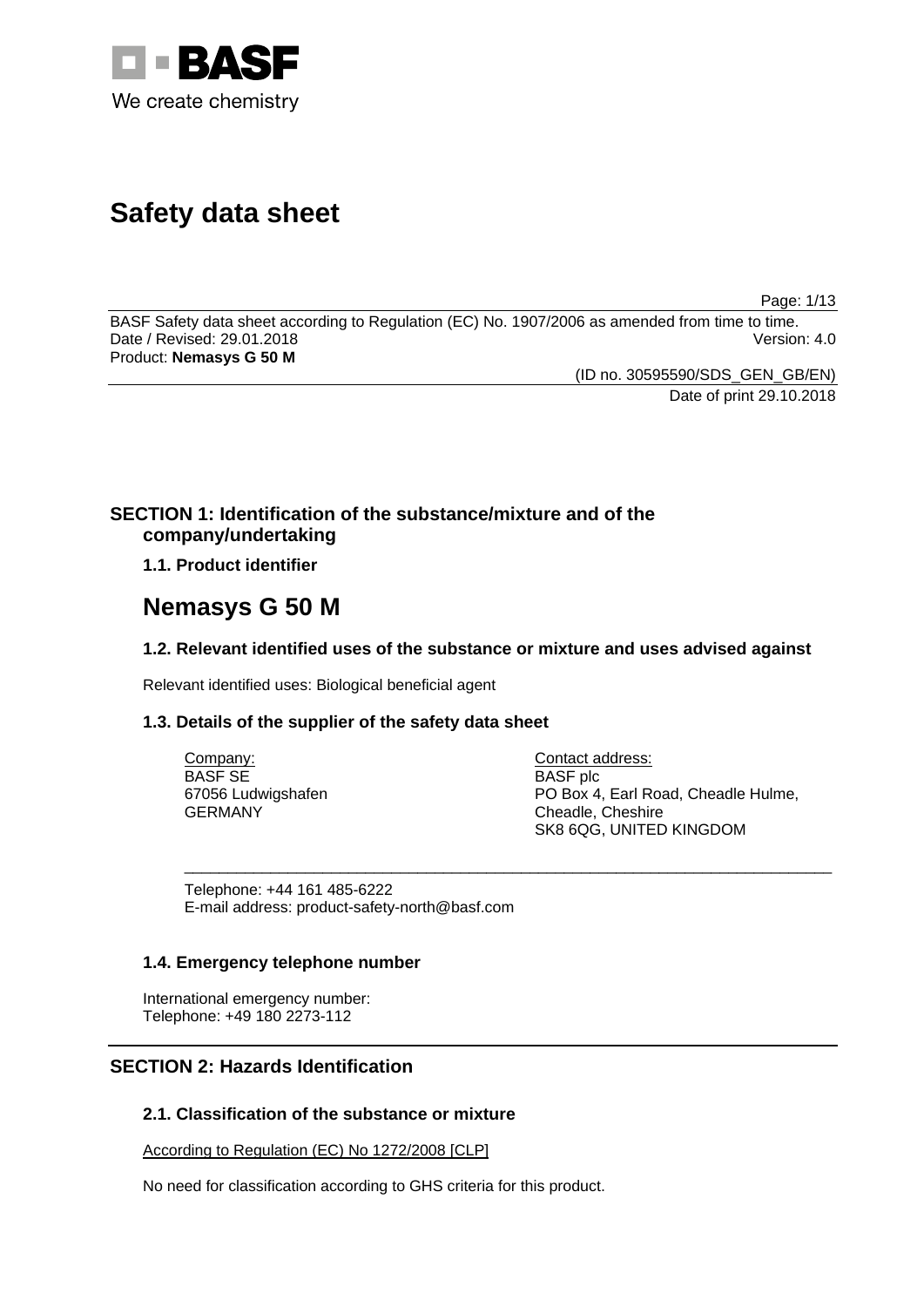Page: 2/13

BASF Safety data sheet according to Regulation (EC) No. 1907/2006 as amended from time to time. Date / Revised: 29.01.2018 Version: 4.0 Product: **Nemasys G 50 M**

(ID no. 30595590/SDS\_GEN\_GB/EN)

Date of print 29.10.2018

## **2.2. Label elements**

Globally Harmonized System, EU (GHS)

Precautionary Statement:

| P101 | If medical advice is needed, have product container or label at hand. |
|------|-----------------------------------------------------------------------|
| P102 | Keep out of reach of children.                                        |
| P103 | Read label before use.                                                |

The product does not require a hazard warning label in accordance with GHS criteria.

## **2.3. Other hazards**

According to Regulation (EC) No 1272/2008 [CLP]

See section 12 - Results of PBT and vPvB assessment.

If applicable information is provided in this section on other hazards which do not result in classification but which may contribute to the overall hazards of the substance or mixture.

# **SECTION 3: Composition/Information on Ingredients**

## **3.1. Substances**

Not applicable

#### **3.2. Mixtures**

Chemical nature

Contains: biological beneficial organism

Hazardous ingredients (GHS) according to Regulation (EC) No. 1272/2008

Silicic acid, calcium salt Content (W/W): < 10 % CAS Number: 1344-95-2 EC-Number: 215-710-8 REACH registration number: 01- 2119427745-34

# **SECTION 4: First-Aid Measures**

**4.1. Description of first aid measures** Remove contaminated clothing.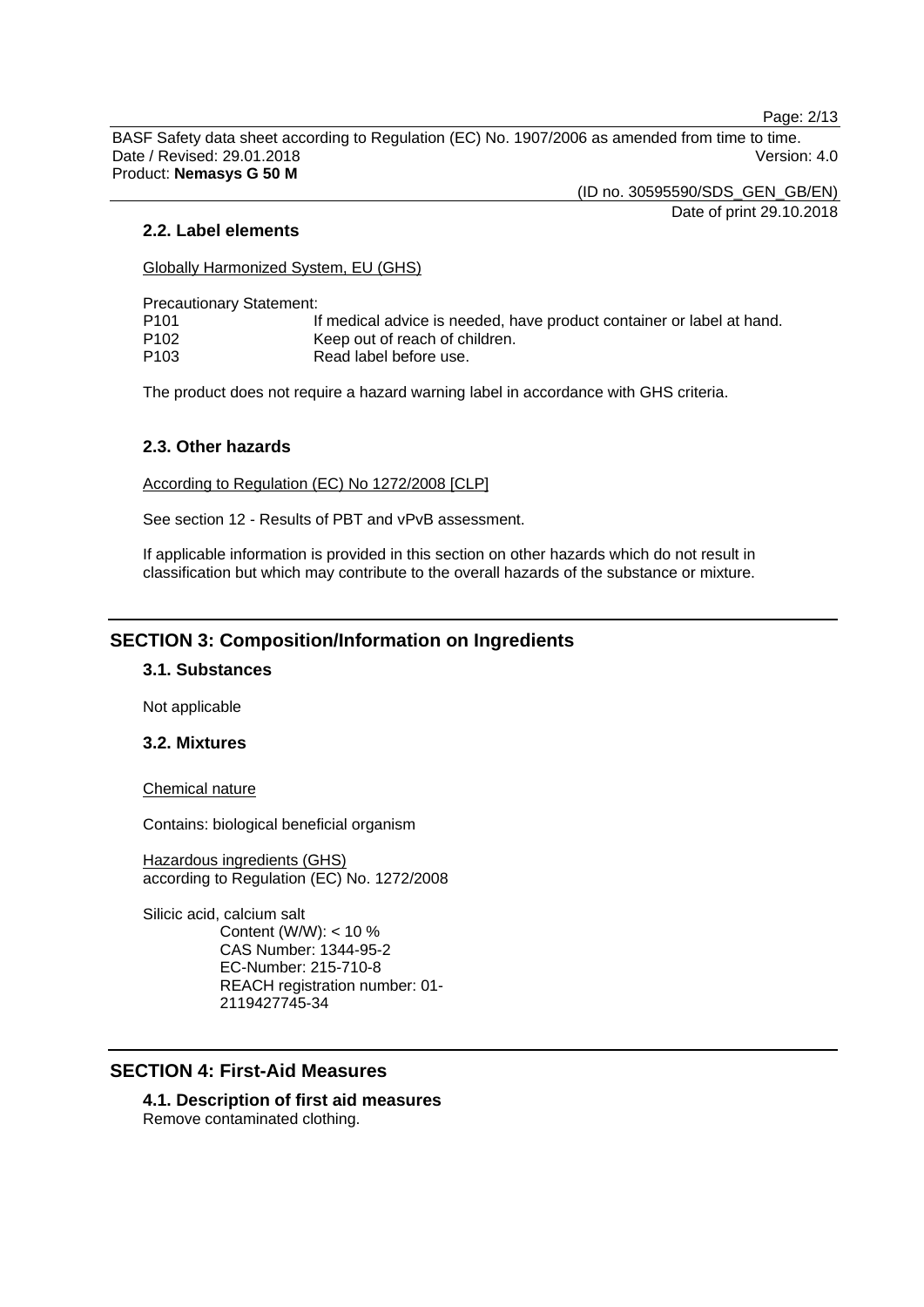Page: 3/13

BASF Safety data sheet according to Regulation (EC) No. 1907/2006 as amended from time to time. Date / Revised: 29.01.2018 Version: 4.0 Product: **Nemasys G 50 M**

(ID no. 30595590/SDS\_GEN\_GB/EN)

Date of print 29.10.2018

Show container, label and/or safety data sheet to physician.

If inhaled: Keep patient calm, remove to fresh air.

On skin contact: Wash thoroughly with soap and water.

On contact with eyes: Wash affected eyes for at least 15 minutes under running water with eyelids held open.

On ingestion: Rinse mouth and then drink plenty of water.

## **4.2. Most important symptoms and effects, both acute and delayed**

Symptoms: No significant reaction of the human body to the product known.

**4.3. Indication of any immediate medical attention and special treatment needed**

Treatment: Symptomatic treatment (decontamination, vital functions).

# **SECTION 5: Fire-Fighting Measures**

# **5.1. Extinguishing media**

Suitable extinguishing media: water spray, dry powder, foam

Unsuitable extinguishing media for safety reasons: carbon dioxide

#### **5.2. Special hazards arising from the substance or mixture**

carbon monoxide, Carbon dioxide, nitrogen oxides The substances/groups of substances mentioned can be released in case of fire.

#### **5.3. Advice for fire-fighters**

Special protective equipment: Wear self-contained breathing apparatus and chemical-protective clothing.

Further information:

Keep containers cool by spraying with water if exposed to fire. In case of fire and/or explosion do not breathe fumes. Collect contaminated extinguishing water separately, do not allow to reach sewage or effluent systems. Dispose of fire debris and contaminated extinguishing water in accordance with official regulations.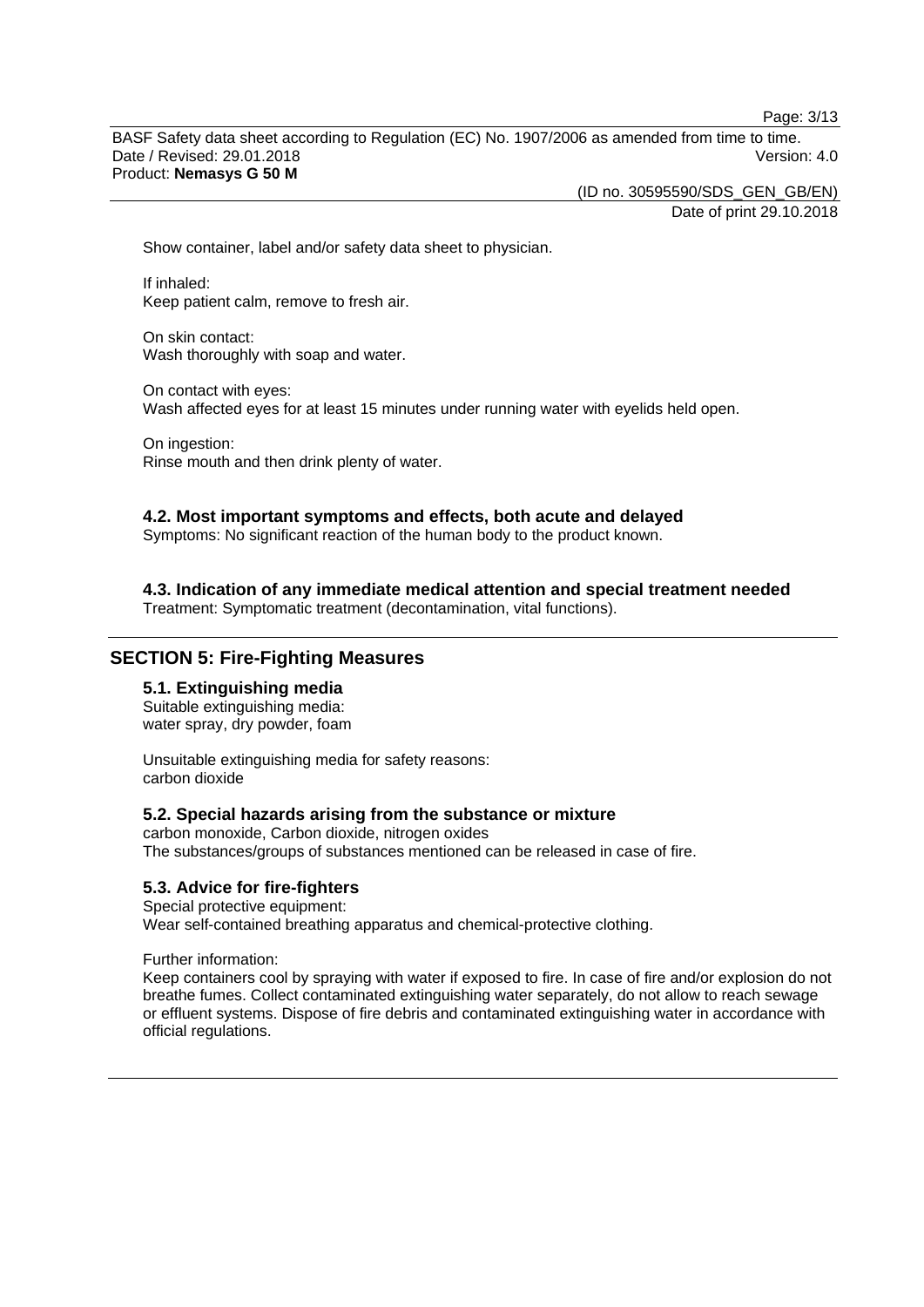Page: 4/13

BASF Safety data sheet according to Regulation (EC) No. 1907/2006 as amended from time to time. Date / Revised: 29.01.2018 Version: 4.0 Product: **Nemasys G 50 M**

(ID no. 30595590/SDS\_GEN\_GB/EN)

Date of print 29.10.2018

# **SECTION 6: Accidental Release Measures**

# **6.1. Personal precautions, protective equipment and emergency procedures**

Use personal protective clothing. Avoid contact with the skin, eyes and clothing. Avoid dust formation.

# **6.2. Environmental precautions**

Do not discharge into the subsoil/soil. Do not discharge into drains/surface waters/groundwater.

Do not allow contamination of public drains or surface or ground waters. Inform local water plc if spillage enters drains and the Environment Agency (England & Wales), the Scottish Environmental Protection Agency (Scotland), or the Environment and Heritage Service (Northern Ireland) if it enters surface or ground waters. Keep people and animals away.

# **6.3. Methods and material for containment and cleaning up**

For small amounts: Contain with dust binding material and dispose of.

For large amounts: Sweep/shovel up.

Dispose of absorbed material in accordance with regulations. Collect waste in suitable containers, which can be labeled and sealed. Clean contaminated floors and objects thoroughly with water and detergents, observing environmental regulations. Avoid raising dust.

# **6.4. Reference to other sections**

Information regarding exposure controls/personal protection and disposal considerations can be found in section 8 and 13.

# **SECTION 7: Handling and Storage**

# **7.1. Precautions for safe handling**

No special measures necessary if stored and handled correctly. Ensure thorough ventilation of stores and work areas. When using do not eat, drink or smoke. Hands and/or face should be washed before breaks and at the end of the shift.

Protection against fire and explosion:

Avoid dust formation. Dust can form an explosive mixture with air. Prevent electrostatic charge sources of ignition should be kept well clear - fire extinguishers should be kept handy.

# **7.2. Conditions for safe storage, including any incompatibilities**

Segregate from foods and animal feeds.

Further information on storage conditions: Keep away from heat. Protect against moisture. Protect from direct sunlight. Keep container tightly closed. Store protected against freezing.

Storage stability: Storage temperature: 2 - 5 °C If an expiry date is mentioned on the packaging/label this takes priority over the statements on storage duration in this safety data sheet.

#### Protect from temperatures below: 2 °C

Changes in the properties of the product may occur if substance/product is stored below indicated temperature for extended periods of time.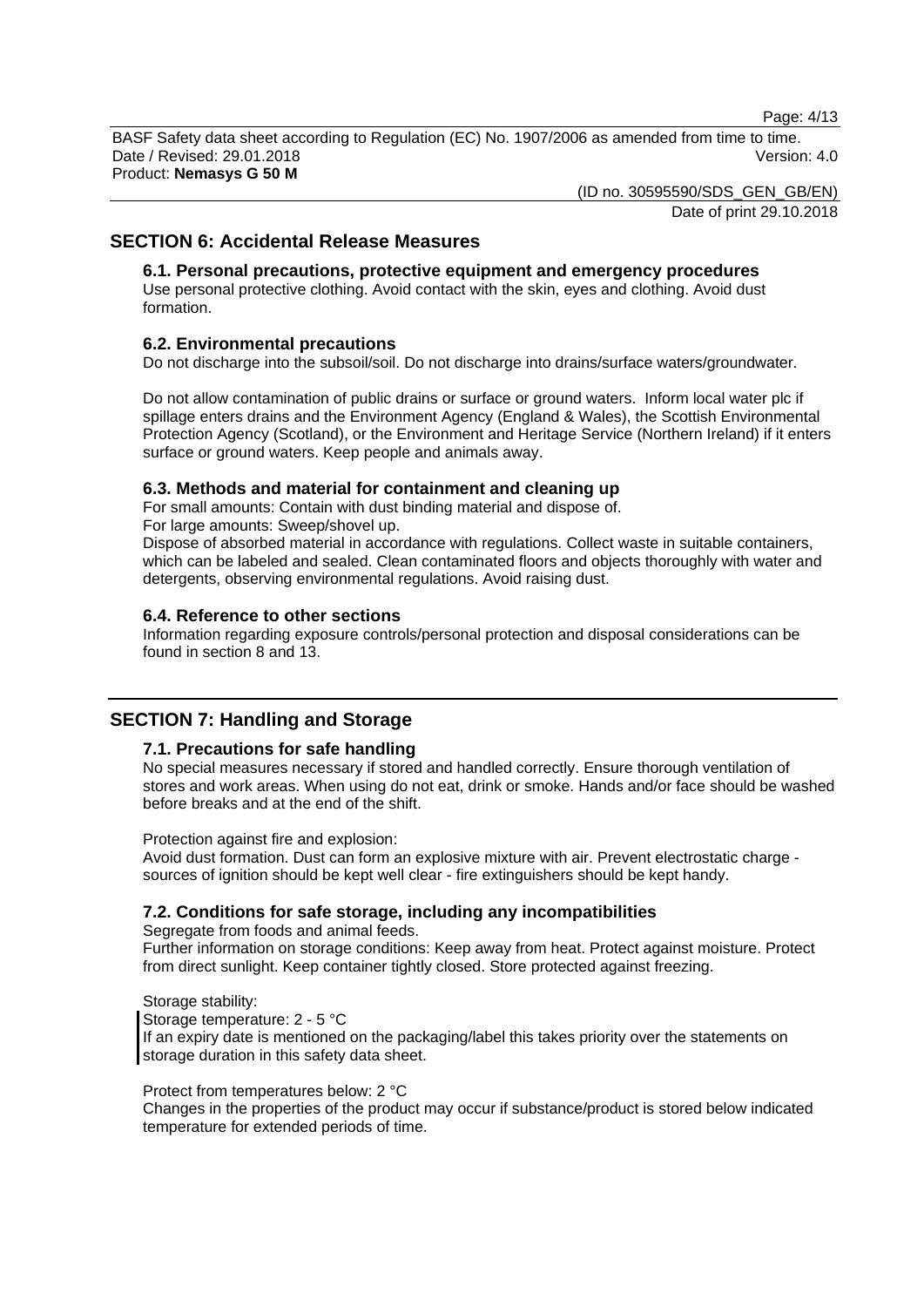Page: 5/13

BASF Safety data sheet according to Regulation (EC) No. 1907/2006 as amended from time to time. Date / Revised: 29.01.2018 Version: 4.0 Product: **Nemasys G 50 M**

(ID no. 30595590/SDS\_GEN\_GB/EN)

Date of print 29.10.2018

Protect from temperatures above: 25 °C

Changes in the properties of the product may occur if substance/product is stored above indicated temperature for extended periods of time.

#### **7.3. Specific end use(s)**

For the relevant identified use(s) listed in Section 1 the advice mentioned in this section 7 is to be observed.

## **SECTION 8: Exposure Controls/Personal Protection**

# **8.1. Control parameters**

Components with occupational exposure limits

Refer to the current edition of HSE Guidance Note EH40 Occupational Exposure Limits (United Kingdom). For normal use and handling refer to the product label/leaflet. In all other cases the following apply.

1344-95-2: Silicic acid, calcium salt

TWA value 10 mg/m3 (WEL/EH 40 (UK)), Inhalable dust TWA value 4 mg/m3 (WEL/EH 40 (UK)), Respirable dust

## **8.2. Exposure controls**

Personal protective equipment

Respiratory protection: Respiratory protection not required.

Hand protection:

Suitable chemical resistant safety gloves (EN 374) also with prolonged, direct contact (Recommended: Protective index 6, corresponding > 480 minutes of permeation time according to EN 374): E.g. nitrile rubber (0.4 mm), chloroprene rubber (0.5 mm), butyl rubber (0.7 mm) etc.

Eye protection: Safety glasses with side-shields (frame goggles) (e.g. EN 166)

Body protection:

Body protection must be chosen depending on activity and possible exposure, e.g. apron, protecting boots, chemical-protection suit (according to EN 14605 in case of splashes or EN ISO 13982 in case of dust).

#### General safety and hygiene measures

Handle in accordance with good industrial hygiene and safety practice. Wearing of closed work clothing is recommended. Store work clothing separately. Keep away from food, drink and animal feeding stuffs.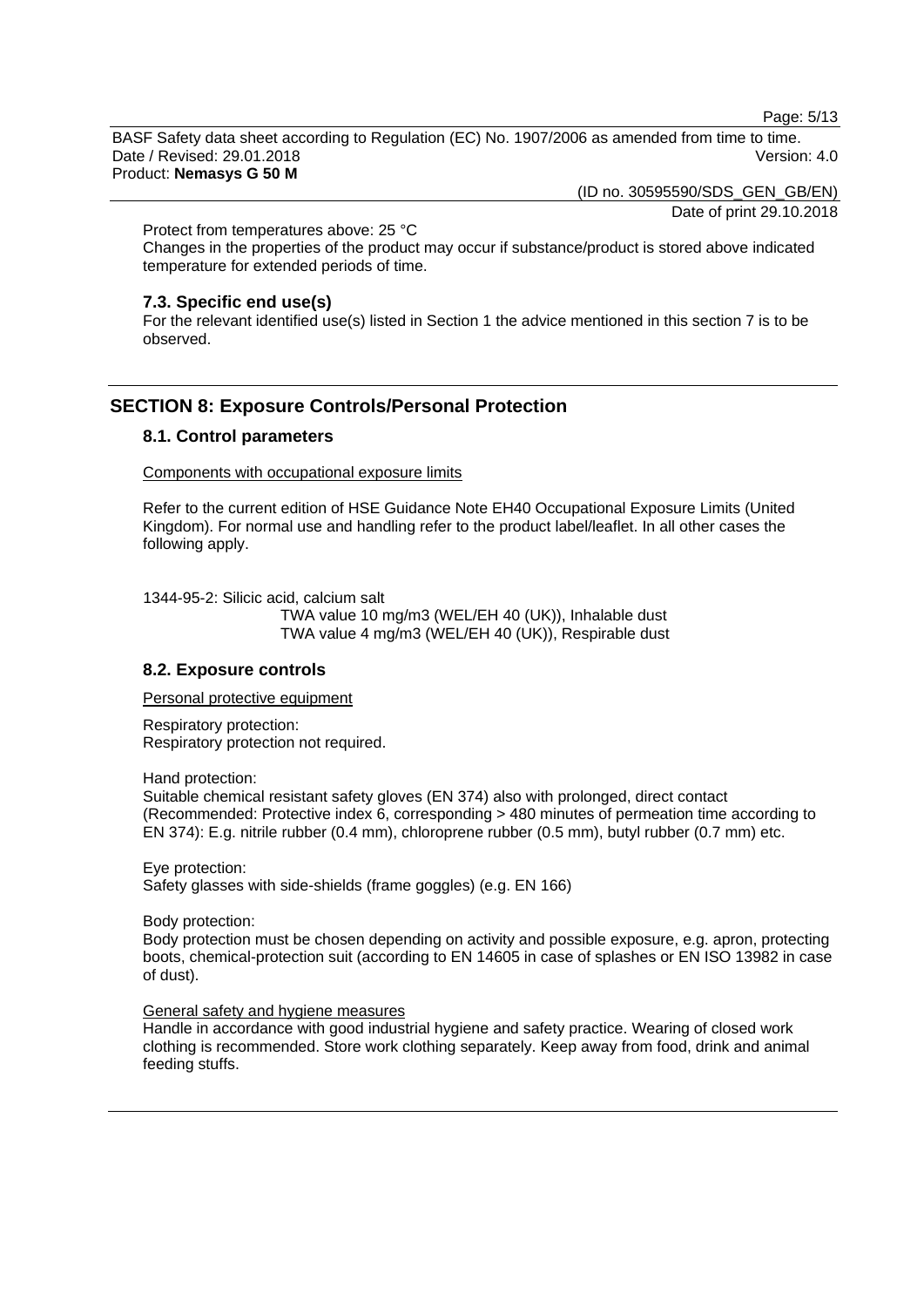Page: 6/13

BASF Safety data sheet according to Regulation (EC) No. 1907/2006 as amended from time to time. Date / Revised: 29.01.2018 **Version: 4.0** Product: **Nemasys G 50 M**

(ID no. 30595590/SDS\_GEN\_GB/EN)

Date of print 29.10.2018

# **SECTION 9: Physical and Chemical Properties**

# **9.1. Information on basic physical and chemical properties**

| Form:                                               | pasty to solid                                                                         |
|-----------------------------------------------------|----------------------------------------------------------------------------------------|
| Colour:                                             | brown                                                                                  |
| Odour:                                              | characteristic                                                                         |
| Odour threshold:                                    |                                                                                        |
|                                                     | Not determined due to potential                                                        |
|                                                     | health hazard by inhalation.                                                           |
| pH value:                                           | approx. $5 - 7$<br>(20 °C)                                                             |
| Melting temperature:                                |                                                                                        |
|                                                     | not applicable                                                                         |
| boiling temperature:                                |                                                                                        |
|                                                     | not applicable                                                                         |
| Flash point:                                        |                                                                                        |
|                                                     | not applicable, the product is a solid                                                 |
| Evaporation rate:                                   |                                                                                        |
|                                                     | not applicable                                                                         |
| Flammability:                                       | Based on the chemical structure                                                        |
|                                                     | there is no indication of flammability                                                 |
| Lower explosion limit:                              |                                                                                        |
|                                                     | As a result of our experience with this                                                |
|                                                     | product and our knowledge of its                                                       |
|                                                     | composition we do not expect any                                                       |
|                                                     | hazard as long as the product is used                                                  |
|                                                     | appropriately and in accordance with                                                   |
|                                                     | the intended use.                                                                      |
| Upper explosion limit:                              |                                                                                        |
|                                                     | As a result of our experience with this                                                |
|                                                     | product and our knowledge of its                                                       |
|                                                     | composition we do not expect any                                                       |
|                                                     | hazard as long as the product is used                                                  |
|                                                     | appropriately and in accordance with                                                   |
|                                                     | the intended use.                                                                      |
| Vapour pressure:                                    |                                                                                        |
| Density:                                            | not applicable<br>approx. 1.0 - 1.3 g/cm3                                              |
|                                                     | (20 °C)                                                                                |
| Relative vapour density (air):                      |                                                                                        |
|                                                     | not applicable                                                                         |
| Solubility in water:                                | dispersible                                                                            |
| Partitioning coefficient n-octanol/water (log Kow): |                                                                                        |
|                                                     | not applicable                                                                         |
| Self ignition:                                      | not applicable                                                                         |
|                                                     |                                                                                        |
|                                                     | Thermal decomposition: No decomposition if stored and handled as prescribed/indicated. |
| Viscosity, dynamic:                                 |                                                                                        |
|                                                     | not applicable, the product is a solid                                                 |
| Explosion hazard:                                   | not explosive                                                                          |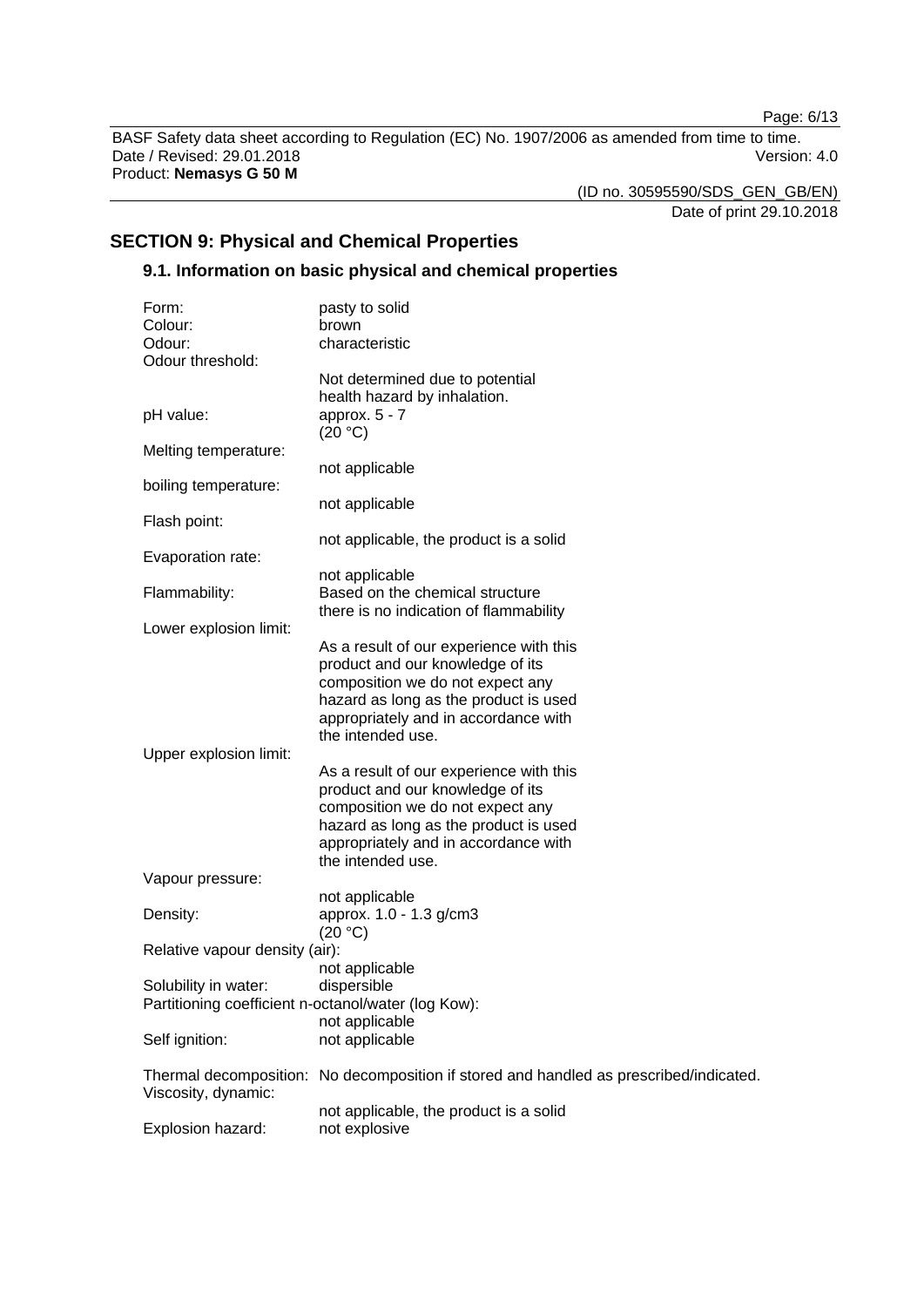Page: 7/13

BASF Safety data sheet according to Regulation (EC) No. 1907/2006 as amended from time to time. Date / Revised: 29.01.2018 Version: 4.0 Product: **Nemasys G 50 M**

(ID no. 30595590/SDS\_GEN\_GB/EN)

Date of print 29.10.2018

Fire promoting properties: Based on its structural properties the product is not classified as oxidizing.

# **9.2. Other information**

Bulk density: approx. 200 - 1,200 kg/m3

# **SECTION 10: Stability and Reactivity**

## **10.1. Reactivity**

No hazardous reactions if stored and handled as prescribed/indicated.

# **10.2. Chemical stability**

The product is stable if stored and handled as prescribed/indicated.

# **10.3. Possibility of hazardous reactions**

No hazardous reactions if stored and handled as prescribed/indicated.

# **10.4. Conditions to avoid**

See MSDS section 7 - Handling and storage.

# **10.5. Incompatible materials**

Substances to avoid: strong acids, strong bases, strong oxidizing agents

# **10.6. Hazardous decomposition products**

Hazardous decomposition products: No hazardous decomposition products if stored and handled as prescribed/indicated.

# **SECTION 11: Toxicological Information**

# **11.1. Information on toxicological effects**

#### Acute toxicity

Assessment of acute toxicity: Virtually nontoxic after a single ingestion. Virtually nontoxic by inhalation. Virtually nontoxic after a single skin contact.

#### Irritation

Assessment of irritating effects: Not irritating to the skin. Not irritating to the eyes.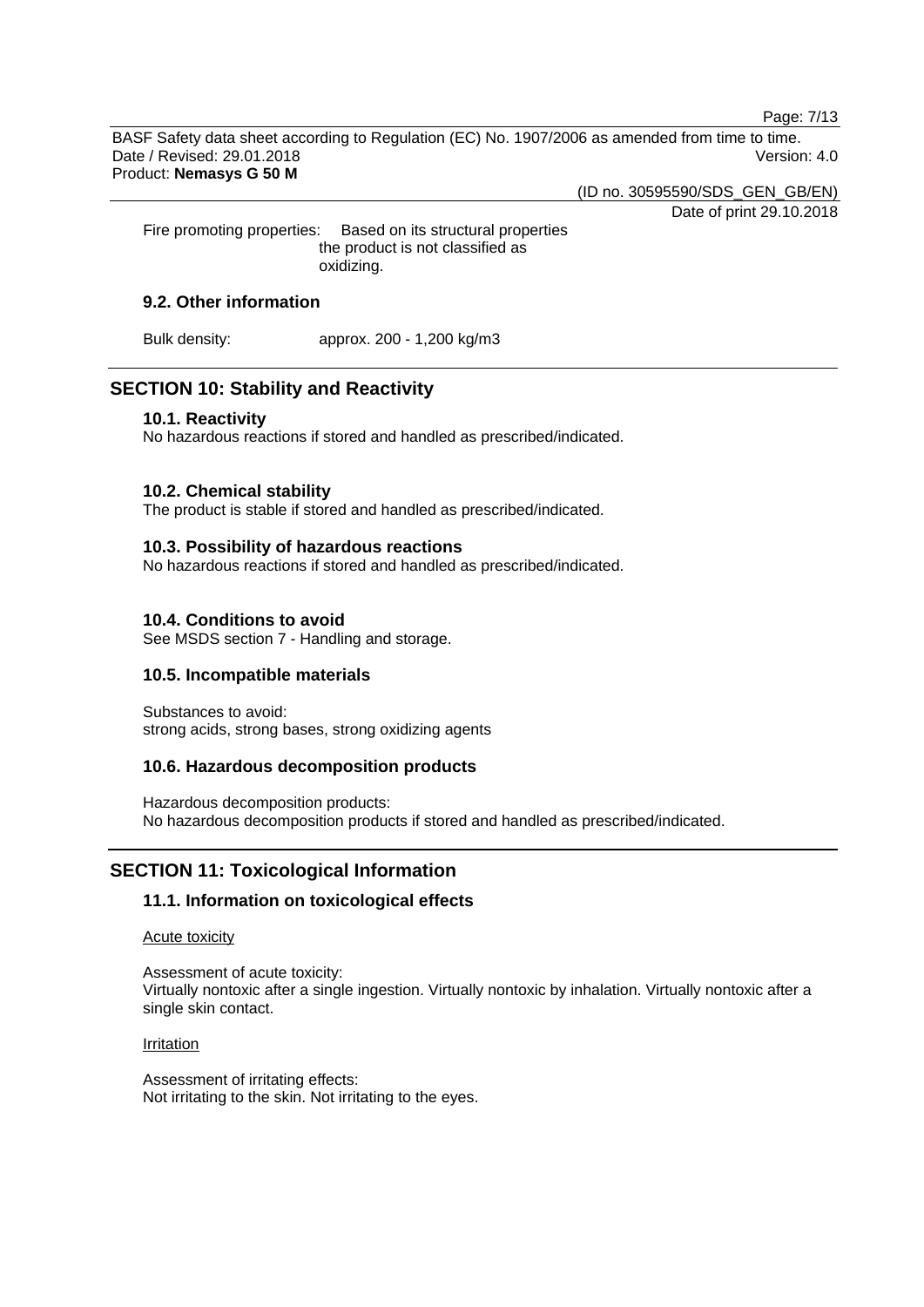Page: 8/13

BASF Safety data sheet according to Regulation (EC) No. 1907/2006 as amended from time to time. Date / Revised: 29.01.2018 Version: 4.0 Product: **Nemasys G 50 M**

(ID no. 30595590/SDS\_GEN\_GB/EN)

Date of print 29.10.2018

#### Respiratory/Skin sensitization

Assessment of sensitization: There is no evidence of a skin-sensitizing potential.

#### Germ cell mutagenicity

Assessment of mutagenicity:

The product has not been tested. The statement has been derived from the properties of the individual components. Mutagenicity tests revealed no genotoxic potential.

#### **Carcinogenicity**

Assessment of carcinogenicity:

The product has not been tested. The statement has been derived from the properties of the individual components. The results of various animal studies gave no indication of a carcinogenic effect.

#### Reproductive toxicity

Assessment of reproduction toxicity:

The product has not been tested. The statement has been derived from the properties of the individual components. The results of animal studies gave no indication of a fertility impairing effect.

#### Developmental toxicity

#### Assessment of teratogenicity:

The product has not been tested. The statement has been derived from the properties of the individual components. Animal studies gave no indication of a developmental toxic effect at doses that were not toxic to the parental animals.

#### Specific target organ toxicity (single exposure)

Assessment of STOT single:

Based on the available information there is no specific target organ toxicity to be expected after a single exposure.

Remarks: The product has not been tested. The statement has been derived from the properties of the individual components.

Repeated dose toxicity and Specific target organ toxicity (repeated exposure)

#### Assessment of repeated dose toxicity:

The product has not been tested. The statement has been derived from the properties of the individual components. No substance-specific organtoxicity was observed after repeated administration to animals.

#### Aspiration hazard

No aspiration hazard expected.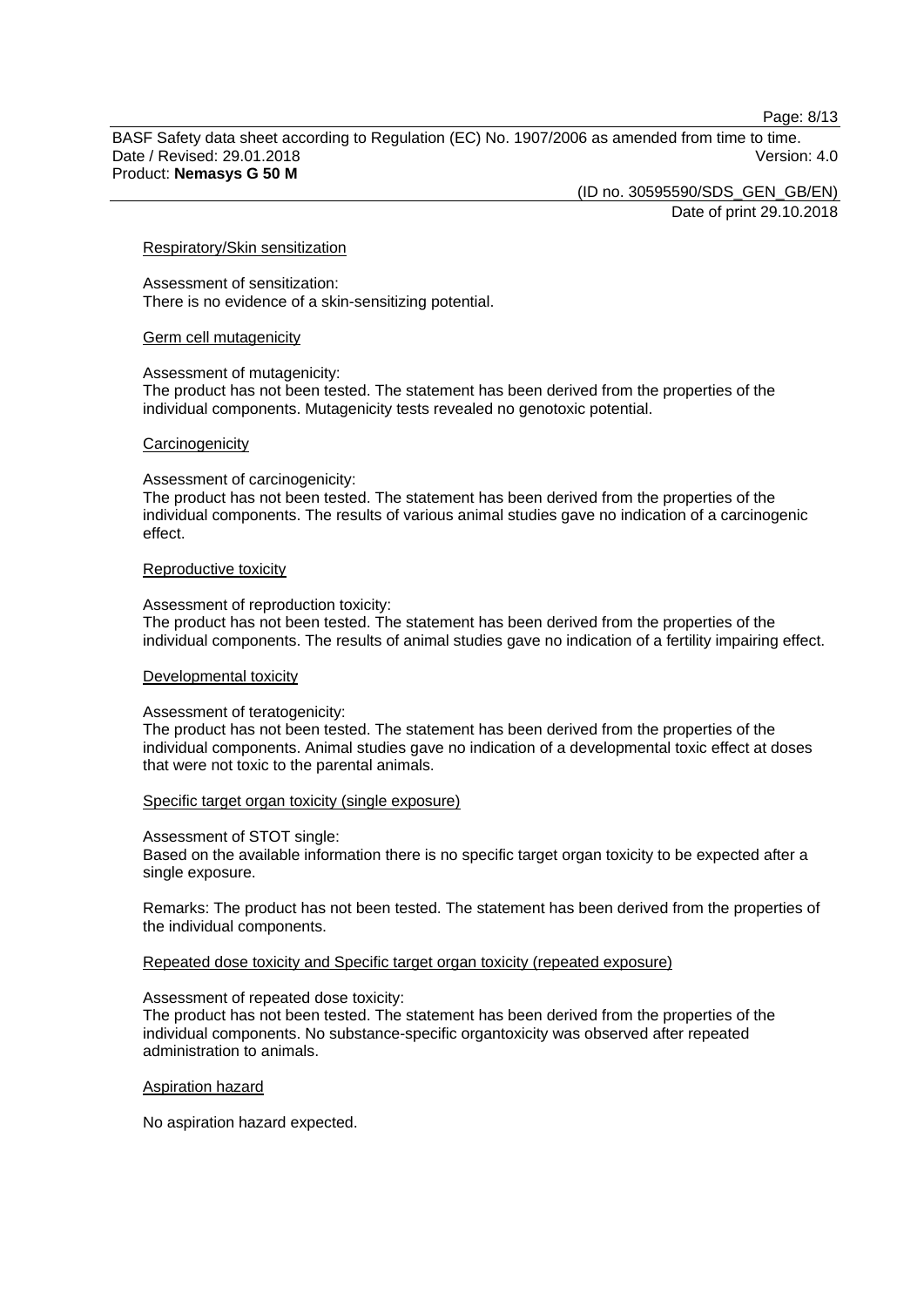Page: 9/13

BASF Safety data sheet according to Regulation (EC) No. 1907/2006 as amended from time to time. Date / Revised: 29.01.2018 Version: 4.0 Product: **Nemasys G 50 M**

(ID no. 30595590/SDS\_GEN\_GB/EN)

Date of print 29.10.2018

The product has not been tested. The statement has been derived from the properties of the individual components.

Other relevant toxicity information

Misuse can be harmful to health.

# **SECTION 12: Ecological Information**

# **12.1. Toxicity**

Assessment of aquatic toxicity: There is a high probability that the product is not acutely harmful to aquatic organisms.

Toxicity to fish: No data available.

Aquatic invertebrates: No data available.

Aquatic plants: No data available.

#### **12.2. Persistence and degradability**

Assessment biodegradation and elimination (H2O): The product has not been tested. The statement has been derived from the properties of the individual components.

Biodegradable.

#### **12.3. Bioaccumulative potential**

Bioaccumulation potential: not applicable

# **12.4. Mobility in soil**

Assessment transport between environmental compartments: Adsorption in soil: not applicable

#### **12.5. Results of PBT and vPvB assessment**

The product does not contain a substance fulfilling the PBT (persistent/bioaccumulative/toxic) criteria or the vPvB (very persistent/very bioaccumulative) criteria.

## **12.6. Other adverse effects**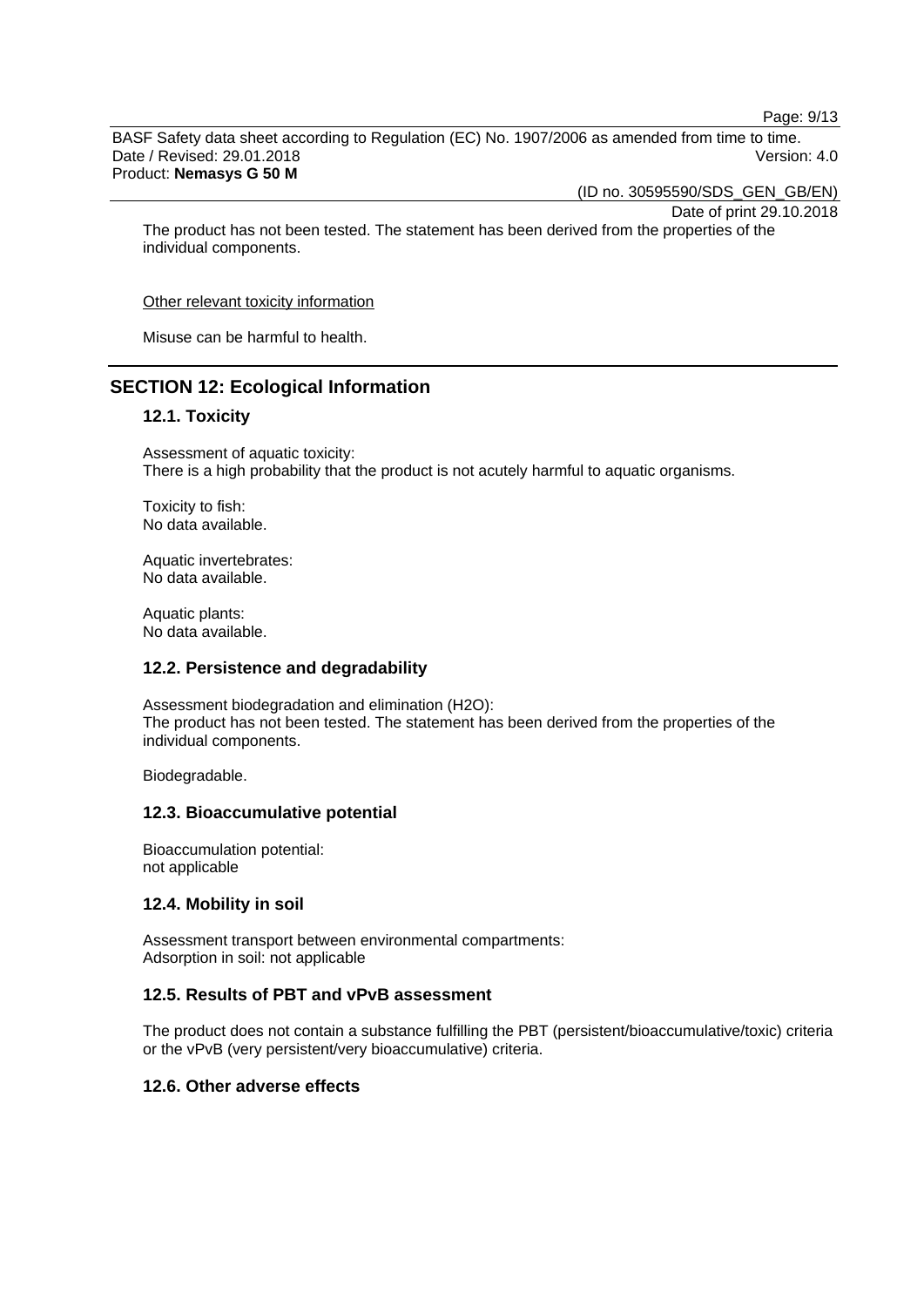Page: 10/13

BASF Safety data sheet according to Regulation (EC) No. 1907/2006 as amended from time to time. Date / Revised: 29.01.2018 Version: 4.0 Product: **Nemasys G 50 M**

(ID no. 30595590/SDS\_GEN\_GB/EN)

Date of print 29.10.2018

The product does not contain substances that are listed in Regulation (EC) 1005/2009 on substances that deplete the ozone layer.

# **12.7. Additional information**

Other ecotoxicological advice: Do not discharge product into the environment without control.

# **SECTION 13: Disposal Considerations**

## **13.1. Waste treatment methods**

Must be disposed of or incinerated in accordance with local regulations.

The UK Environmental Protection (Duty of Care) Regulations (EP) and amendments should be noted (United Kingdom).

Contaminated packaging:

Contaminated packaging should be emptied as far as possible and disposed of in the same manner as the substance/product.

# **SECTION 14: Transport Information**

#### **Land transport**

ADR

| UN number:                  | Not classified as a dangerous good under transport regulations |
|-----------------------------|----------------------------------------------------------------|
| UN proper shipping name:    | Not applicable                                                 |
| Transport hazard class(es): | Not applicable                                                 |
| Packing group:              | Not applicable                                                 |
| Environmental hazards:      | Not applicable                                                 |
| Special precautions for     | Not applicable                                                 |
| user                        | None known                                                     |
| <b>RID</b>                  |                                                                |
| UN number:                  | Not classified as a dangerous good under transport regulations |
| UN proper shipping name:    | Not applicable                                                 |
| Transport hazard class(es): | Not applicable                                                 |
| Packing group:              | Not applicable                                                 |
| Environmental hazards:      | Not applicable                                                 |
| Special precautions for     | Not applicable                                                 |
| user                        | None known                                                     |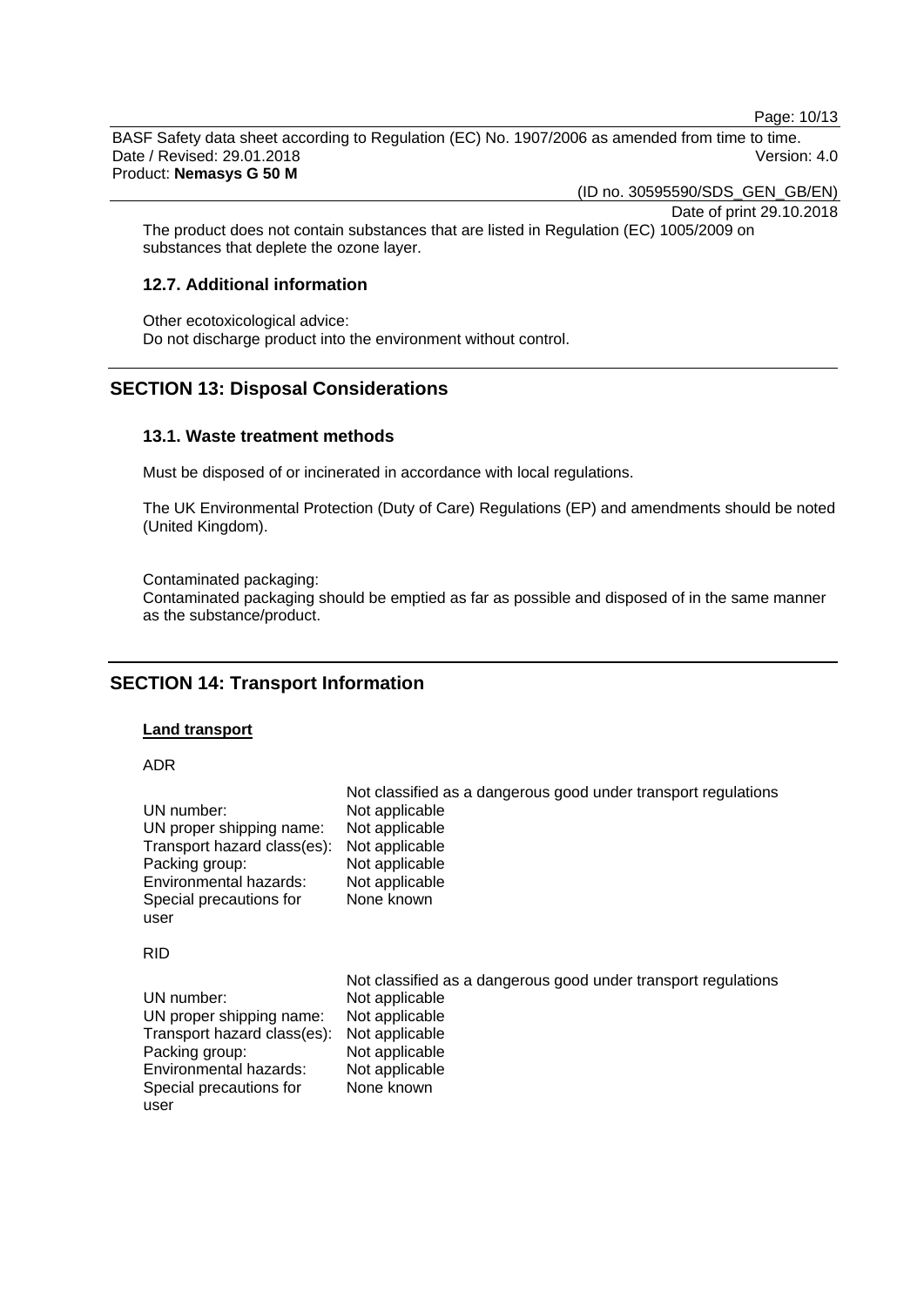Page: 11/13

BASF Safety data sheet according to Regulation (EC) No. 1907/2006 as amended from time to time. Date / Revised: 29.01.2018 Version: 4.0 Product: **Nemasys G 50 M**

(ID no. 30595590/SDS\_GEN\_GB/EN) Date of print 29.10.2018

#### **Inland waterway transport** ADN

Not classified as a dangerous good under transport regulations UN number: Not applicable<br>UN proper shipping name: Not applicable UN proper shipping name: Transport hazard class(es): Not applicable Packing group: Not applicable<br>
Environmental hazards: Not applicable Environmental hazards: Special precautions for None known

Transport in inland waterway vessel Not evaluated

# **Sea transport**

## IMDG

user:

|                                            | Not classified as a dangerous good under transport regulations |
|--------------------------------------------|----------------------------------------------------------------|
| UN number:                                 | Not applicable                                                 |
| UN proper shipping name:                   | Not applicable                                                 |
| Transport hazard class(es): Not applicable |                                                                |
| Packing group:                             | Not applicable                                                 |
| Environmental hazards:                     | Not applicable                                                 |
| Special precautions for                    | None known                                                     |
| user                                       |                                                                |

# **Air transport**

# IATA/ICAO

|                                            | Not classified as a dangerous good under transport regulations |
|--------------------------------------------|----------------------------------------------------------------|
| UN number:                                 | Not applicable                                                 |
| UN proper shipping name:                   | Not applicable                                                 |
| Transport hazard class(es): Not applicable |                                                                |
| Packing group:                             | Not applicable                                                 |
| Environmental hazards:                     | Not applicable                                                 |
| Special precautions for                    | None known                                                     |
| user                                       |                                                                |

# **14.1. UN number**

See corresponding entries for "UN number" for the respective regulations in the tables above.

# **14.2. UN proper shipping name**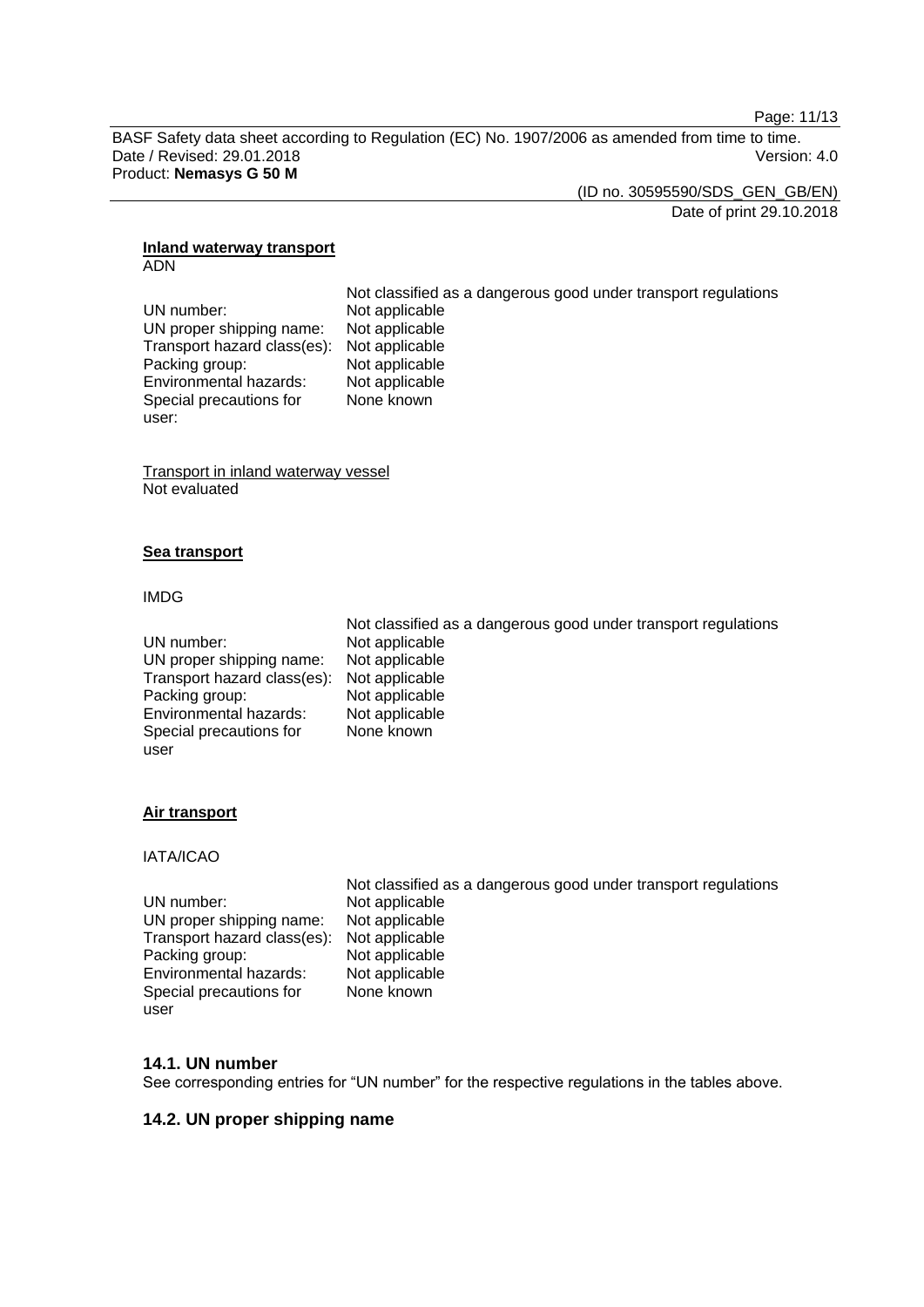Page: 12/13

BASF Safety data sheet according to Regulation (EC) No. 1907/2006 as amended from time to time. Date / Revised: 29.01.2018 Version: 4.0 Product: **Nemasys G 50 M**

(ID no. 30595590/SDS\_GEN\_GB/EN)

Date of print 29.10.2018

See corresponding entries for "UN proper shipping name" for the respective regulations in the tables above.

## **14.3. Transport hazard class(es)**

See corresponding entries for "Transport hazard class(es)" for the respective regulations in the tables above.

#### **14.4. Packing group**

See corresponding entries for "Packing group" for the respective regulations in the tables above.

#### **14.5. Environmental hazards**

See corresponding entries for "Environmental hazards" for the respective regulations in the tables above.

## **14.6. Special precautions for user**

See corresponding entries for "Special precautions for user" for the respective regulations in the tables above.

# **14.7. Transport in bulk according to Annex II of MARPOL and the IBC Code**

| Regulation:         | Not evaluated |
|---------------------|---------------|
| Shipment approved:  | Not evaluated |
| Pollution name:     | Not evaluated |
| Pollution category: | Not evaluated |
| Ship Type:          | Not evaluated |
|                     |               |

# **SECTION 15: Regulatory Information**

# **15.1. Safety, health and environmental regulations/legislation specific for the substance or mixture**

If other regulatory information applies that is not already provided elsewhere in this safety data sheet, then it is described in this subsection.

This product is classified under the European CLP Regulation. (United Kingdom) The data should be considered when making any assessment under the Control of Substances Hazardous to Health Regulations (COSHH), and related guidance, for example, 'COSHH Essentials' (United Kingdom).

# **15.2. Chemical Safety Assessment**

Assessment of safe use has been performed for the mixture and the result is documented in section 7 and 8 of the SDS

# **SECTION 16: Other Information**